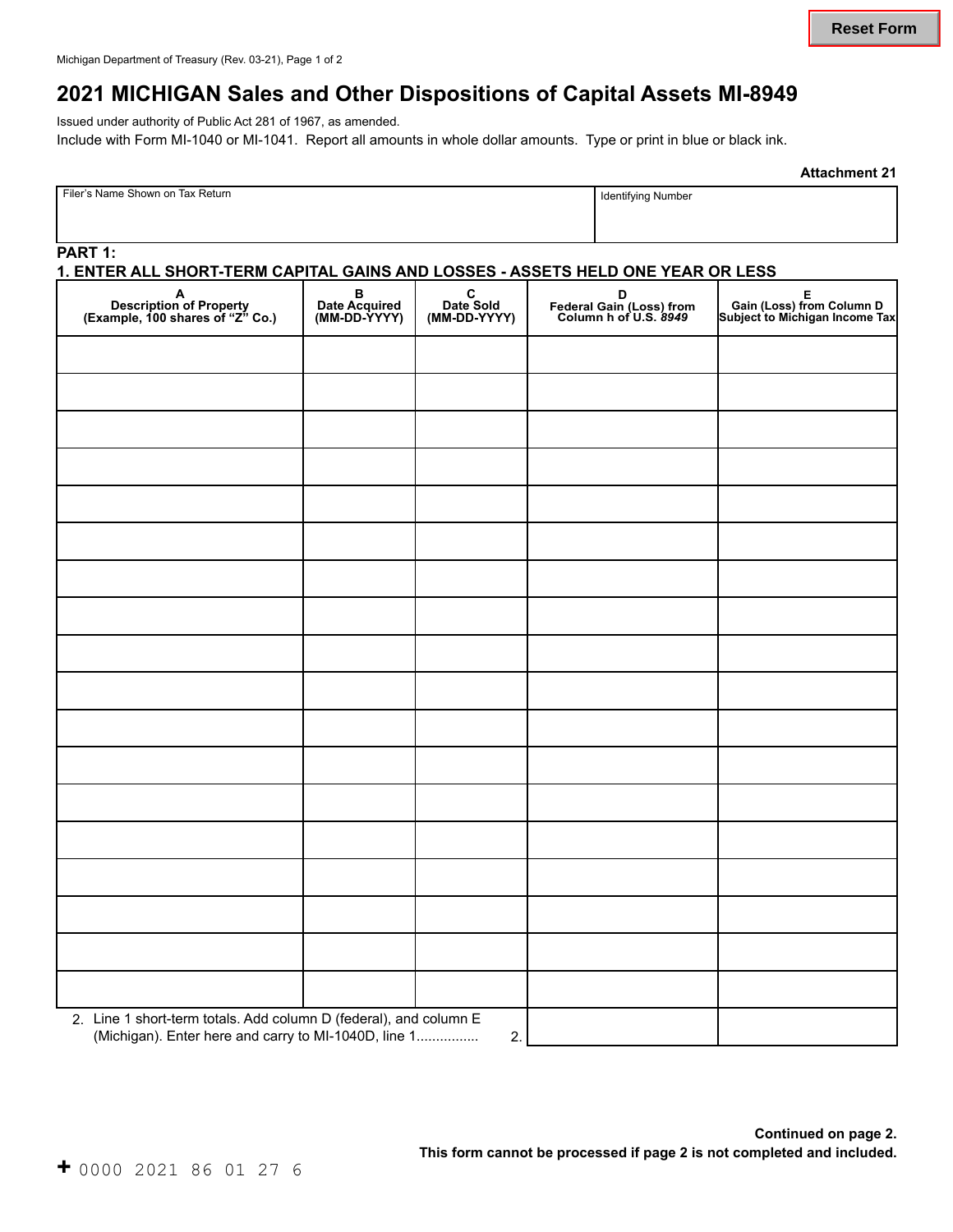### **PART 2: 3. ENTER ALL LONG-TERM CAPITAL GAINS AND LOSSES - ASSETS HELD MORE THAN ONE YEAR**

| A<br>Description of Property<br>(Example, 100 shares of "Z" Co.)                                                      | B<br>Date Acquired<br>(MM-DD-YYYY) | C<br>Date Sold<br>(MM-DD-YYYY) | D<br>Federal Gain (Loss) from<br>Column h of U.S. 8949 |  |
|-----------------------------------------------------------------------------------------------------------------------|------------------------------------|--------------------------------|--------------------------------------------------------|--|
|                                                                                                                       |                                    |                                |                                                        |  |
|                                                                                                                       |                                    |                                |                                                        |  |
|                                                                                                                       |                                    |                                |                                                        |  |
|                                                                                                                       |                                    |                                |                                                        |  |
|                                                                                                                       |                                    |                                |                                                        |  |
|                                                                                                                       |                                    |                                |                                                        |  |
|                                                                                                                       |                                    |                                |                                                        |  |
|                                                                                                                       |                                    |                                |                                                        |  |
|                                                                                                                       |                                    |                                |                                                        |  |
|                                                                                                                       |                                    |                                |                                                        |  |
|                                                                                                                       |                                    |                                |                                                        |  |
|                                                                                                                       |                                    |                                |                                                        |  |
|                                                                                                                       |                                    |                                |                                                        |  |
|                                                                                                                       |                                    |                                |                                                        |  |
|                                                                                                                       |                                    |                                |                                                        |  |
|                                                                                                                       |                                    |                                |                                                        |  |
|                                                                                                                       |                                    |                                |                                                        |  |
|                                                                                                                       |                                    |                                |                                                        |  |
|                                                                                                                       |                                    |                                |                                                        |  |
|                                                                                                                       |                                    |                                |                                                        |  |
|                                                                                                                       |                                    |                                |                                                        |  |
|                                                                                                                       |                                    |                                |                                                        |  |
| 4. Line 3 long-term totals. Add column D (federal), and column E (Michigan). Enter here and carry to MI-1040D, line 6 |                                    | 4.                             |                                                        |  |